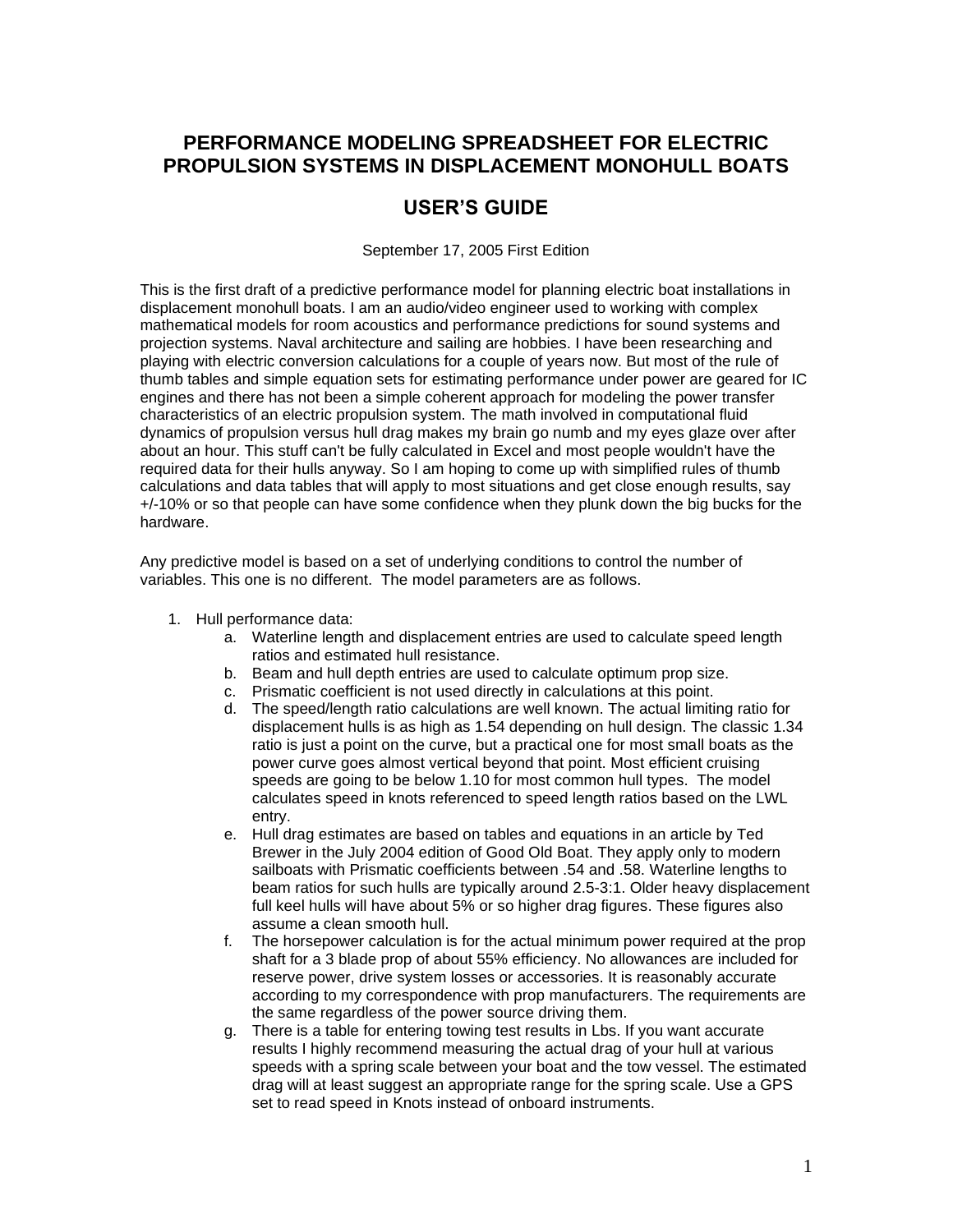- 2. Propeller Model and Data Entry
	- a. The model suggests a close to optimally efficient prop size, shaft speed, and pitch based on the hull model data. It is included as a suggested starting point for selecting an appropriate propeller. Performance calculations are based on the data entry fields.
	- b. The prop data fields allow entry of size and shaft speed.
	- c. Valid shaft speed range for this model is 100-300rpm per knot of boat speed.
	- d. For best efficiency one should fit as large a diameter propeller as possible. The limiting factors on diameter are usually available torque, maximum draft limits, and tip clearance to the hull or prop aperture. Optimum tip clearance is generally accepted as 1/3rd the diameter of the prop. Brewer's rule of thumb for minimum tip clearance is 10% of prop diameter plus one inch.
	- e. Sailors may want to reduce prop size or blade area to minimize drag under sail. Small props turning at high speed will have much greater cavitation and turbulence losses resulting in prop efficiencies closer to the 35% range than the 55% range. This model will not predict those losses
	- f. Pitch is automatically calculated for a 55% slip factor. This conforms to a basic law of Newtonian physics that for every action there is an equal and opposite reaction. At any given steady state cruising speed, the mass x velocity squared plus thermodynamic losses of water flowing aft in the slip stream is exactly equal to the mass x velocity squared plus thermodynamic losses of the water displaced by the boat moving forward, I.E. 50% slip. There is a 5% fudge factor for losses due to turbulence and prop cavitation.
	- g. Determining the ultimate optimum pitch for a particular IC engine and boat at full power is a real black art. For a given throttle setting an IC engine produces constant torque. Engine speed and horse power vary with the load. Over pitch the prop and you lose RPMs and power. Under pitch the prop and you over rev the engine. Props may vary in thrust response by a few of inches of pitch one way or the other due to differences in foil design. The manufacturers use voodoo to figure this stuff out. This is not an issue with series wound electric motors because the power response is exactly the opposite. Apply a known voltage and the motor is going to turn at a constant RPM. Current demand will vary as needed to meet the actual torque load. Lock the motor shaft in a vise and the current demand and torque will rise toward infinity right up to the point where the weakest link in the system blows up (hopefully that will be a fuse). Since there is no significant change in available power with small changes in pitch response, compared to simply adjusting the motor speed, there is little reason to depart from the theoretical optimum. So the model balances prop diameter against shaft speed to meet the power requirements of a particular design. Pitch is maintained at theoretical optimum.
	- h. If one absolutely can't find a practical combination of prop and reduction gear to meet the power requirements, the rule of thumb for pitch adjustment is 2 inches of pitch = 1 inch of diameter. Unfortunately the standard prop equations will not model the variation in thrust for pitch adjustments alone. You are on your own here.
	- i. The shaft horsepower and thrust calculated from these fields should match or exceed the hull drag and estimated HP to achieve a given speed. These results are used to spec an appropriate motor, reduction gear, and system voltage to meet power requirements.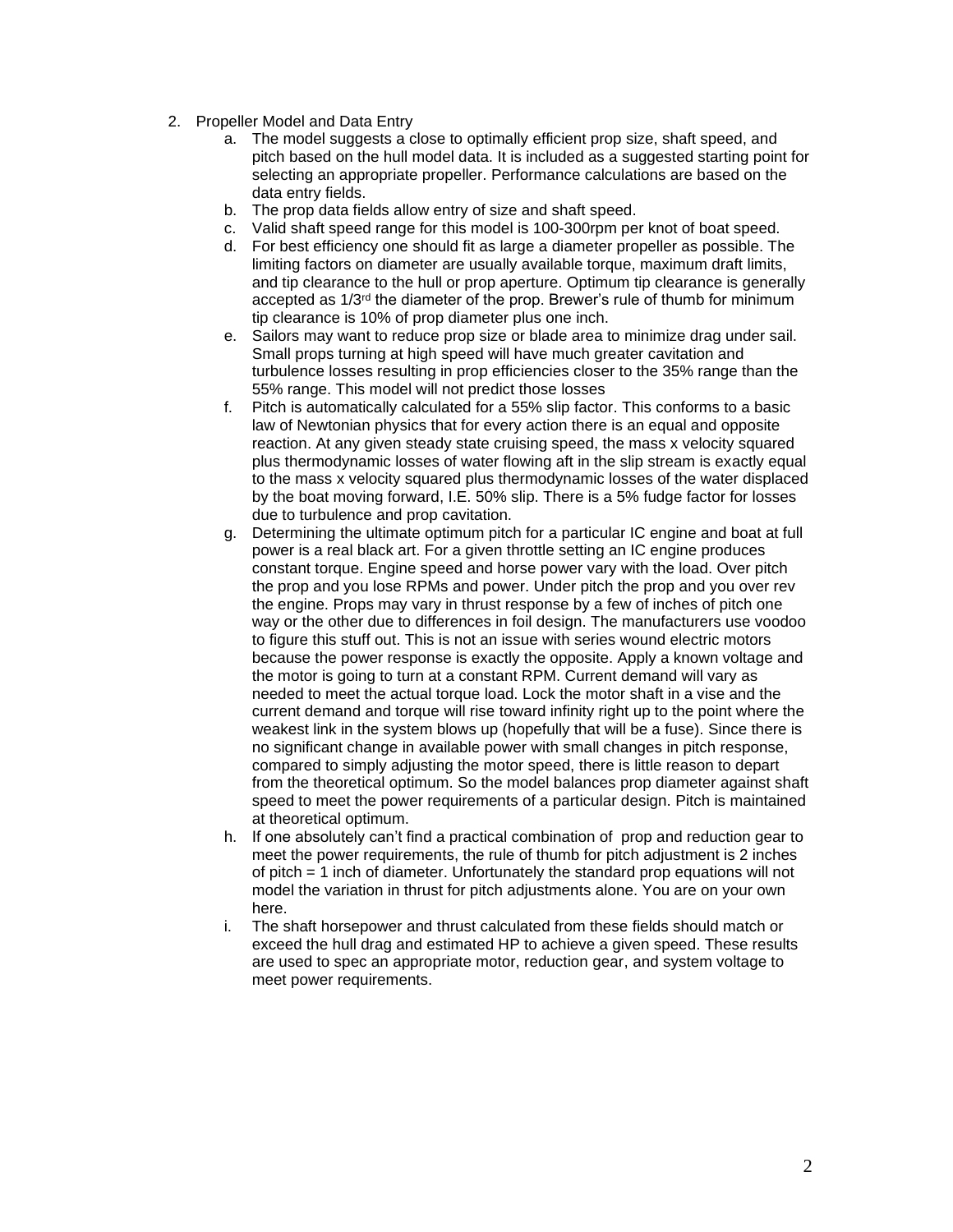### 3. MOTOR AND DRIVE SPECIFICATION

- a. The motor variables used in the calculations are the torque constant in Ft. Lbs per Amp and the voltage constant in RPMs per Volt. These are usually listed in the motor specifications under no load and maximum load. They can also be derived from the motor data charts that plot RPM and Current at a constant voltage with varying torque loads.
- b. The voltage constant determines the speed of rotation for a specific voltage input. This speed will be maintained within a very narrow range for any torque load up to the maximum peak torque output of the motor.
- c. The torque constant in Lbs/Ft determines the current demand in amps for a given torque load applied to the motor shaft. The current required will be the same for a given torque load regardless of motor speed. Actual torque load is determined by the prop. If the torque specifications are listed in Newton meters (Nm) or lbs/inch there are conversion tables to change this to Lbs/Ft.
- d. The drive reduction ratio variable will determine specific RPM and torque demand on the motor for a given prop shaft speed. From this the required motor voltage and current are calculated. This is where you match your available maximum system voltage and current limits to the drive train.
- e. Power input to the drive system will always be greater than power output. The motor efficiency rating determines thermodynamic losses in the motor. An arbitrary 4% loss is added to estimate bearing losses in the drive train and thermodynamic losses in the controller. These numbers are used to calculate power demands on the controller and battery compared to actual power output at the prop.

## 4. CONTROLLER SPECIFICATION

- a. Controller specs are there for visual comparison with calculated data. They are not directly involved data calculations.
- b. Be sure to spec a controller with generous reserve current capacity for reliable operation at continuous cruising speeds.
- c. As a conservative designer I would want a controller with short term peak current capacity that matches or exceeds the motor's short term peak current capacity. If you plan on continuous run times longer than one hour, the current demand for long term cruising should be around 50-70% of the one hour rating of the controller.